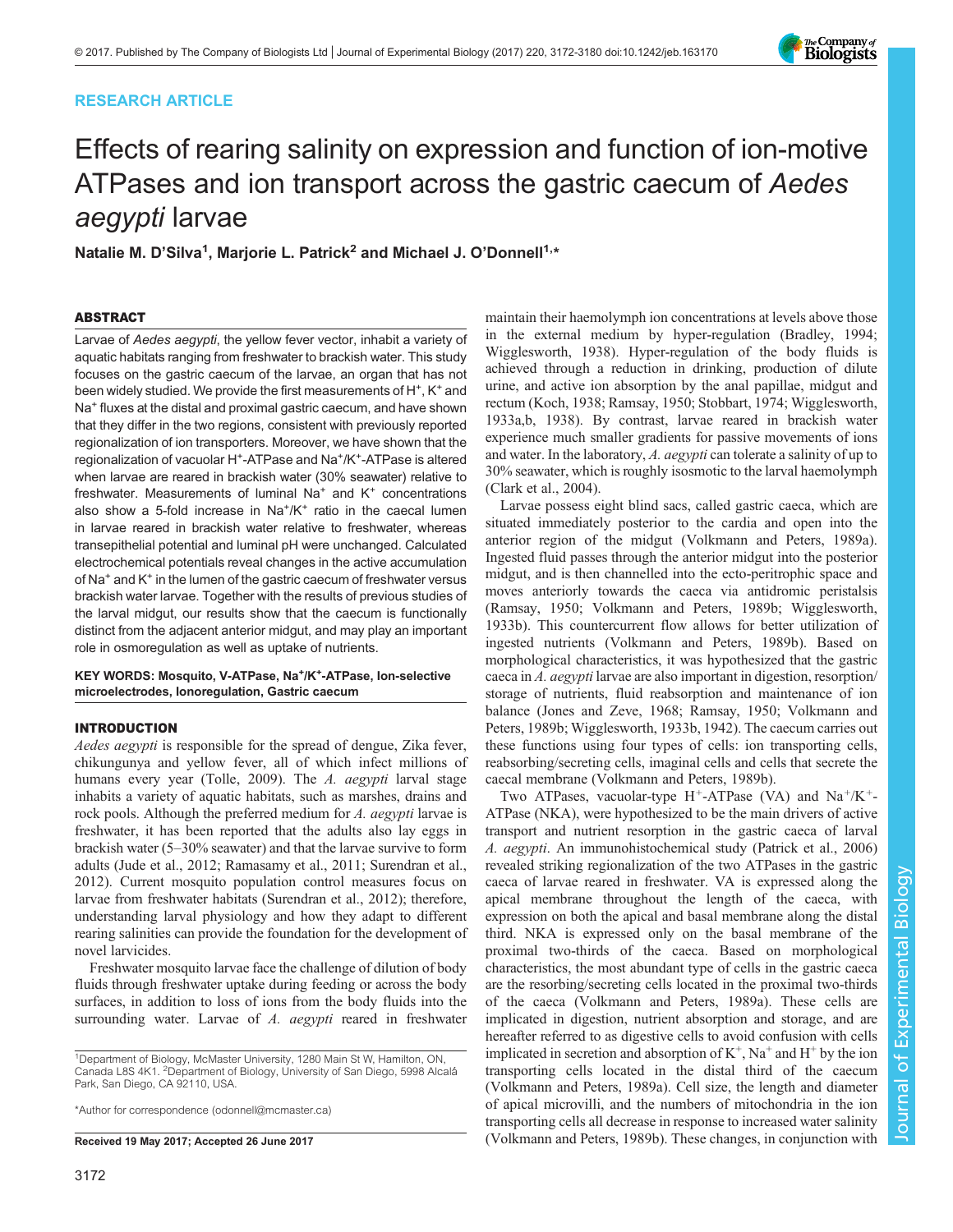the V-ATPase regionalization, implicate the ion transporting cells of the caecum in osmoregulation ([Patrick et al., 2006; Volkmann and](#page-8-0) [Peters, 1989b](#page-8-0)).

In contrast to the extensive literature on ion transport and acidbase balance by the midgut [\(Clark et al., 2000](#page-7-0); [Corena et al., 2002](#page-7-0); [Izeirovski et al., 2009](#page-8-0); [Jagadeshwaran et al., 2010](#page-8-0); [Linser et al.,](#page-8-0) [2009](#page-8-0); [Onken et al., 2008\)](#page-8-0), Malpighian tubules ([Clark and Bradley,](#page-7-0) [1997](#page-7-0); [Ramsay, 1950; Veenstra, 1988; Weng et al., 2003](#page-8-0)) and anal papillae ([Donini et al., 2007;](#page-7-0) Donini and O'[Donnell, 2005;](#page-7-0) [Koch,](#page-8-0) [1938](#page-8-0); [Stobbart, 1971\)](#page-8-0), very little is known about ion transport across the gastric caeca, with the exception of a single study reporting proton concentration gradients in the unstirred layer near the surface of the caecum ([Boudko et al., 2001](#page-7-0)). Although Boudko and colleagues measured  $H^+$  gradients, they did not account for the effects of buffering on  $H^+$  concentration gradients ([Messerli et al.,](#page-8-0) [2006](#page-8-0)).

In this study, we have measured  $H^+$  concentration gradients, corrected for buffering action, and used the corrected concentration gradients to calculate the fluxes of  $H^+$  across the basal membranes of the caecum. This study is the first to measure  $H^+$ , Na<sup>+</sup> and  $K^+$ transport rates along both the distal and proximal regions of the gastric caeca of A. aegypti, and is also the first to examine the effects of rearing salinity on the rates of ion transport. We have also determined whether ions are passively or actively transported across the gastric caeca of freshwater and brackish water larvae by measuring the transepithelial potential difference (TEP), luminal  $pH$ , Na<sup>+</sup> concentration and K<sup>+</sup> concentration, and electrochemical potentials for  $H^+$ ,  $Na^+$  and  $K^+$  across the caecal epithelium. Moreover, we have shown that rearing salinities alter VA and NKA regionalization and ATPase activity in the gastric caeca. This study thus provides functional correlates of the regionalization of ion transporters previously identified by immunohistochemical techniques ([Filippov et al., 2003](#page-7-0); Kang'[ethe et al., 2007; Patrick](#page-8-0) [et al., 2006; Pullikuth et al., 2006](#page-8-0)). Moreover, our results reveal the caecum to be an ion transporting region that is functionally distinct from the midgut.

# MATERIALS AND METHODS

## Rearing larvae

Aedes aegypti (Linnaeus in Hasselquist 1762) larvae were reared in freshwater (dechlorinated tap water) or brackish water (30% seawater; 10.5 g Instant Ocean<sup>®</sup> Sea Salt/litre dechlorinated tap water). The eggs were hatched and held in rectangular tubs, and fed a 1:1 ground liver powder:dry yeast mixture ad libitum. Larvae were raised at room temperature (21–23°C) on a 12 h:12 h light:dark cycle. Fourth instar larvae were used for all experiments.

## Immunohistochemistry

VA and NKA were localized using two antibodies previously shown to cross-react with A. aegypti [\(Patrick et al., 2006\)](#page-8-0). VA was localized using a polyclonal serum antibody raised against the B subunit of Culex quinquefasciatus VA in rabbits [\(Filippov et al., 2003\)](#page-7-0) and was a gift from S. S. Gill (University of California, Riverside). NKA was localized using a monoclonal antibody (mAb), 'a5', raised against the  $\alpha$ -subunit of avian P-type NKA in mice by Dr Douglas Fambrough [\(Takeyasu et al., 1988](#page-8-0)). This antibody was obtained from the Developmental Studies Hybridoma Bank (DSHB); it was developed under the auspices of the National Institute of Child Health and Human Development and is maintained by The University of Iowa Department of Biological Sciences. The secondary antibodies used were Alexa-Fluor-488-labelled goat anti-mouse and Cy3-labelled goat anti-rabbit (Jackson

ImmunoResearch, CO, USA). These secondary antibodies were developed to have minimal cross-reactivity with other species in the incubation medium.

Fourth instar larvae were rinsed and dissected in ice-cold phosphate buffered saline (PBS). The larvae were snipped on the posterior end to release the gut (caeca and midgut), and the gut contents and peritrophic membrane were removed. Whole-mount immunostaining was carried out as described previously ([Patrick](#page-8-0) [et al., 2006](#page-8-0)). The gut was fixed overnight in 4% paraformaldehyde (PFA)/PBS solution at 4°C. The tissues were rinsed in PBS followed by a methanol dehydration/rehydration series and rinsed in PBS. The gut tissues were then blocked with PBS/0.1% Triton X-100 (PBT) including 2% bovine serum albumin (BSA). Tissues were incubated overnight at 4°C in a 1:30 dilution of mAb α5 (NKA antibody) and a 1:1000 dilution of polyclonal serum antibody to VA made up in PBT/1% BSA. A 1:1000 dilution of rabbit pre-immune serum made up in PBT/1% BSA served as a control. Tissues were then rinsed in PBT/1% BSA/2% normal goat serum (NGS) to remove any unbound antibody, and incubated for 2 h at room temperature with secondary antibodies at a 1:2000 dilution in PBT/ 1% BSA/2% NGS, followed by rinses in PBT/1% BSA/2% NGS. The tissues were mounted on slides using ProLong® Gold antifade reagent (Thermo Fisher Scientific, MA, USA) and stored at −20°C in the dark. Tissues were examined by laser scanning confocal microscopy using a Nikon A1R system located in the Shiley Center for Science and Technology Building, University of San Diego, CA, USA.

Basolateral surface areas  $(\mu m^2)$  for individual cells were estimated using the polygon selection tool in ImageJ software [\(https://imagej.nih.gov/ij/\)](https://imagej.nih.gov/ij/). For both rearing media, three VA-rich and three NKA-rich cells were measured for each of five tissue samples. Although the measurements were done on whole mounts, we assumed that the surfaces were planar. Because the caeca all have similar curvature, the degree of underestimation of surface area arising from this assumption would be similar in both groups. All measurements were done on cells that were clearly delineated, and which were away from the periphery of the caecum.

### VA and NKA activity assay

The ATPase activity assay relies on the enzymatic coupling of ouabain-sensitive (Sigma-Aldrich, Oakville, ON, Canada) or bafilomycin-sensitive (LC Laboratories, Woburn, MA, USA) hydrolysis of adenosine triphosphate (ATP) to the oxidation of reduced nicotinamide adenine dinucleotide (NADH). Disappearance of NADH is directly measured in a microplate spectrophotometer. Aedes aegypti larval caeca were collected into 2 ml microcentrifuge tubes (20 sets of caeca per tube) containing an ice-cold solution of 150 mmol l−<sup>1</sup> sucrose, 10 mmol l−<sup>1</sup> EDTA and 50 mmol l−<sup>1</sup> imidazole ( pH 7.3). VA and NKA ATPase activities were determined as previously described (D'[Silva et al., 2017\)](#page-7-0) and enzyme activity was expressed as micromoles of ADP per milligram of protein per hour.

### Dissections and physiological saline

The entire gut from each fourth instar larva was dissected out in Aedes larval saline [in mmol l<sup>-1</sup>: 5 L-proline, 9.1 L-glutamine, 8.74 histidine, 14.4 leucine, 3.37 arginine-HCl, 10 glucose, 5 succinic acid, 5 malic acid, 10 citric acid (tri-sodium salt), 30 NaCl, 3 KCl, 5 NaHCO<sub>3</sub>, 0.6 MgSO<sub>4</sub>, 5 CaCl<sub>2</sub>, 25 Hepes] titrated to pH 7 using NaOH. The dissected gut was then transferred from the dissection dish to a saline-filled 35 mm Petri dish that had been pre-coated with poly-L-lysine (0–150 kDa, Sigma-Aldrich) to aid tissue adherence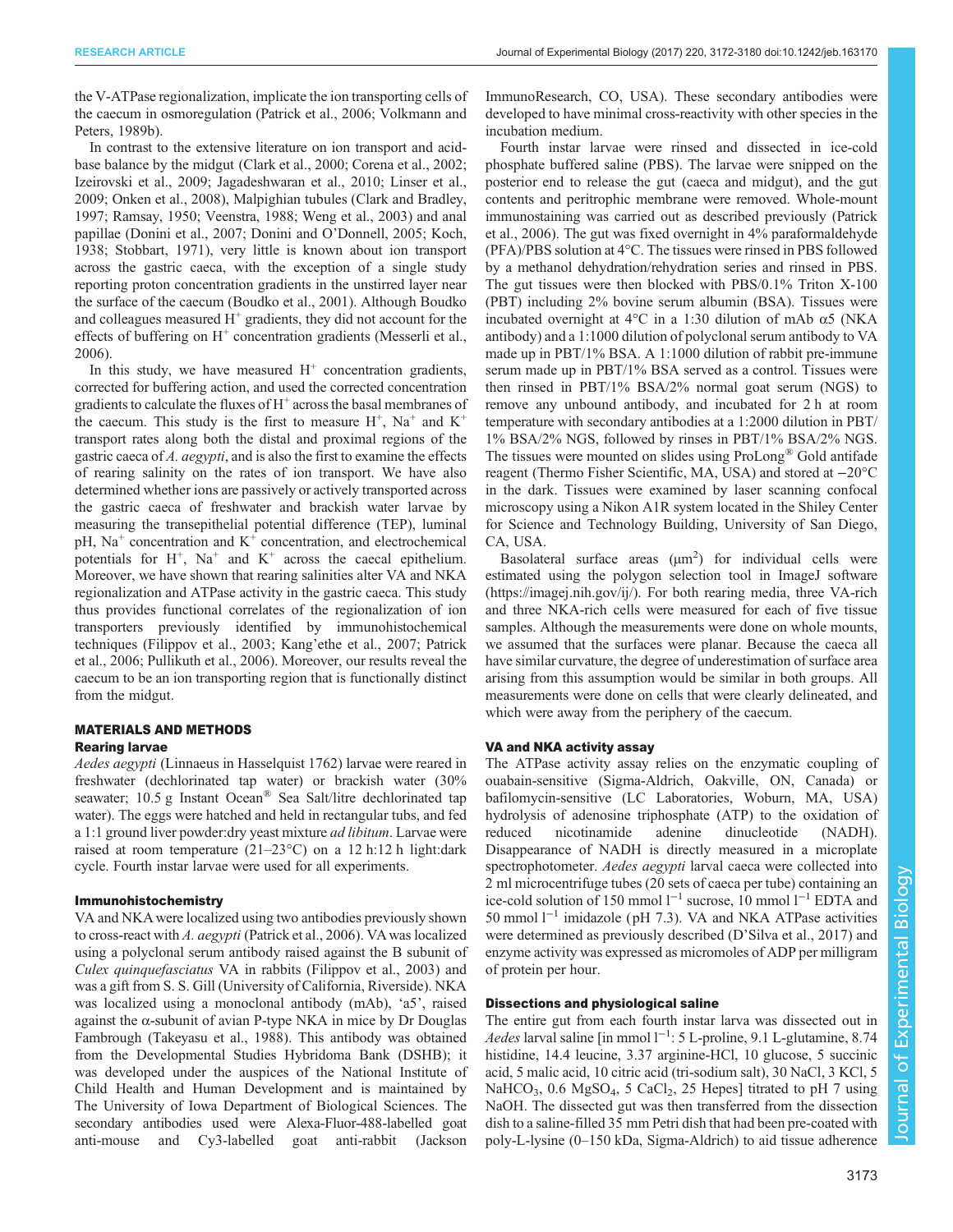to the bottom of the dish, as described by [Naikkhwah and](#page-8-0) O'[Donnell \(2011\)](#page-8-0).

## Ion-selective microelectrodes and the scanning ionselective electrode technique (SIET)

 $H^+$ , Na<sup>+</sup> and K<sup>+</sup> scans were carried out in *Aedes* larval saline. Because protons may diffuse freely or in association with buffers in the saline, the proton transport rates were corrected for buffering using equations described in [Messerli et al. \(2006\)](#page-8-0). Methods for fabrication and calibration of  $K^+$ -selective, Na<sup>+</sup>-selective and H<sup>+</sup>selective microelectrodes have been described previously [\(Pacey](#page-8-0) and O'[Donnell, 2014\)](#page-8-0). The gradients of ion concentrations formed in the unstirred layer by ion transport across the gastric caecum were measured using SIET, as described previously [\(Pacey and](#page-8-0) O'[Donnell, 2014](#page-8-0)). Concentration gradients were then converted to rates of ion secretion (from bath to lumen) or absorption (from lumen to bath) using Fick's equation. Measurements were made at three sites, 50 μm apart, along the distal end or proximal end of gastric caecum. All measurements were carried out within 3 min of dissection because rates of ion secretion and absorption decayed steadily after the first 3–6 min (N.M.D. and M.J.O., unpublished). Previous measurements have shown that 5-hydroxytryptamine (5- HT) stimulates ion transport in the anterior and posterior midgut of A. aegypti, increasing TEP and preventing its decay ([Clark et al.,](#page-7-0) [1999](#page-7-0)).

## Measurement of TEP and luminal  $H^+$ , Na<sup>+</sup> and  $K^+$ concentrations

Luminal  $H^+$ , Na<sup>+</sup> and  $K^+$  concentrations and TEP were measured in the gastric caecum of A. aegypti larvae using ion-selective doublebarrelled microelectrodes. Micropipettes were pulled from thetaglass borosilicate capillaries (TST150, WPI, New Haven, CT, USA). After pulling, one barrel was filled with a 2–3 cm column of distilled water and the open end of the capillary was inserted through a hole in the plastic lid of a 3 ml glass vial containing ∼200 µl of dimethyldichlorosilane. After 15–20 s, the pipette was transferred onto the surface of a hot plate at 200°C for 10–15 s. A small volume (∼100 nl) of the appropriate ion exchanger cocktail was introduced into the shank of the silanized barrel.

pH microelectrodes were first backfilled with hydrogen ionophore I, cocktail B (Fluka). The H<sup>+</sup>-selective barrel was then backfilled with 100 mmol  $l^{-1}$  NaCl and 100 mmol  $l^{-1}$  sodium citrate at pH 6, and the reference barrel was filled with 1 mol  $1^{-1}$ KCl.  $H^+$ -selective electrodes were calibrated in solutions of (in mmol 1<sup>-1</sup>): 130 NaCl, 5 KCl, 0.5 NaH<sub>2</sub>PO<sub>4</sub>, 0.1 Na<sub>2</sub>HPO<sub>4</sub>, 1.8  $CaCl<sub>2</sub>$ , 1.0 MgCl<sub>2</sub>, 10 Hepes, adjusted to pH 6.5 and 7.5.

The tip of each Na+-selective microelectrode was filled with the neutral carrier ETH227 (sodium ionophore I, cocktail A, Fluka). The Na<sup>+</sup>-selective barrel was then backfilled with 150 mmol  $l^{-1}$ NaCl and the reference barrel was filled with 1 mol l<sup>-1</sup> KCl. Na<sup>+</sup>selective electrodes were calibrated in solutions of (in mmol  $1^{-1}$ ): 15 NaCl:135 KCl and 150 NaCl.

The tip of each  $K^+$ -selective microelectrode was filled with potassium ionophore I, cocktail B (Fluka). The  $K^+$ -selective barrel was then backfilled with 150 mmol l<sup>-1</sup> KCl. The reference barrel was filled with 150 mmol  $l^{-1}$  sodium acetate near the tip and shank and 150 mmol  $l^{-1}$  KCl in the rest of the electrode. The K<sup>+</sup>-selective electrode was calibrated in solutions of (in mmol l<sup>-1</sup>): 150 KCl and 15 KCl:135 NaCl.

Slopes of electrodes for a tenfold change in ion concentration or 1 pH unit were: 57–60, 52–54 and 58–61 mV for Na<sup>+</sup>, K<sup>+</sup> and H<sup>+</sup>, respectively. Microelectrode tip resistance and noise were reduced by submicron breakage of the tips that was accomplished by gently brushing the tip with tissue paper under saline [\(Ianowski and](#page-8-0) O'[Donnell, 2006](#page-8-0); [Tripathi et al., 1985\)](#page-8-0).

Voltages of the reference  $(V_{ref})$  and ion-selective barrel  $(V_i)$  were measured by a high-input impedance differential electrometer (HiZ-223; Warner Instruments, CT, USA).  $V_i$  and  $V_{ref}$  were measured with respect to an Ag/AgCl electrode connected to the bath through a 0.5 mol  $l^{-1}$  KCl agar bridge.  $V_i$  was filtered through a low-pass resistor–capacitor filter at 2 Hz to minimize noise resulting from the high-input impedance (>10<sup>9</sup> Ω) of the ion-selective barrel.  $V_{ref}$  and the difference  $(V_i - V_{ref})$  were recorded using an analog-to-digital converter and data acquisition system (PowerLab and LabChart software; ADInstruments Inc., Colorado Springs, CO, USA).

#### Calculation of electrochemical potentials

The electrochemical potential [the change in chemical potential  $(\Delta \mu)$ /Faraday's constant (F), in mV] of an ion is calculated using the equation:

$$
\Delta \mu / F = 59 \log([ion]_{\text{lumen}} / [ion]_{\text{bath}}) + z \text{TEP},
$$

where [ion]<sub>lumen</sub> is the concentration of the ion in the lumen (mmol l−<sup>1</sup> ), [ion]bath is the concentration of the ion in the bath (mmol l−<sup>1</sup> ), z is the valency and TEP is the transepithelial potential difference (mV), caecal lumen relative to bath. A positive value indicates a luminal ion concentration in excess of equilibrium, i.e. passive movement from gut lumen to bath is favoured. A negative value indicates a luminal ion concentration below equilibrium, i.e. passive movement from bath to gut lumen is favoured.

#### Statistical analysis

Data were plotted using GraphPad InStat (GraphPad Software Inc., La Jolla, CA, USA) and values are expressed as means±s.e.m. NKA and VA ATPase activity data within the caeca and across rearing salinity were analyzed using a two-way ANOVA followed by Tukey's post hoc test.

The rates of  $H^+$ , Na<sup>+</sup> and K<sup>+</sup> transport are expressed as means $\pm$ s.e.m. for a number of caeca  $(N)$ . Each mean value was based on three replicate scans at three sites along the distal or proximal region of the caecum.  $H^+$ , Na<sup>+</sup> and K<sup>+</sup> transport rates were plotted against caecal region ( proximal or distal) and rearing salinity, and analyzed by two-way ANOVA followed by Tukey's post hoc test. Differences were considered significant at  $P<0.05$ .

TEP, luminal  $H^+$ ,  $Na^+$  and  $K^+$  concentrations, and electrochemical potentials are expressed as means±s.e.m. (N). The parameters were plotted with respect to rearing salinity and analyzed by unpaired Student's t-test. Differences were considered significant at  $P<0.05$ .

#### RESULTS

### VA and NKA expression along the gastric caeca

Immunohistochemical localization revealed that both VA and NKA were expressed in the larval A. aegypti gastric caeca [\(Fig. 1\)](#page-3-0). Controls in which the NKA and VA antisera were omitted from the immunostaining procedure showed no staining (not shown).

In larvae reared in freshwater, VA was expressed along the distal third of the caeca and NKA was expressed along the proximal twothirds [\(Fig. 1A](#page-3-0),B), as shown previously ([Patrick et al., 2006\)](#page-8-0). Clustering of VA-rich cells in the distal region of the gastric caeca of larvae reared in brackish water was not as apparent as in freshwater [\(Fig. 1D](#page-3-0)), and VA-rich cells were interspersed between the NKArich cells in the proximal gastric caeca of larvae reared in brackish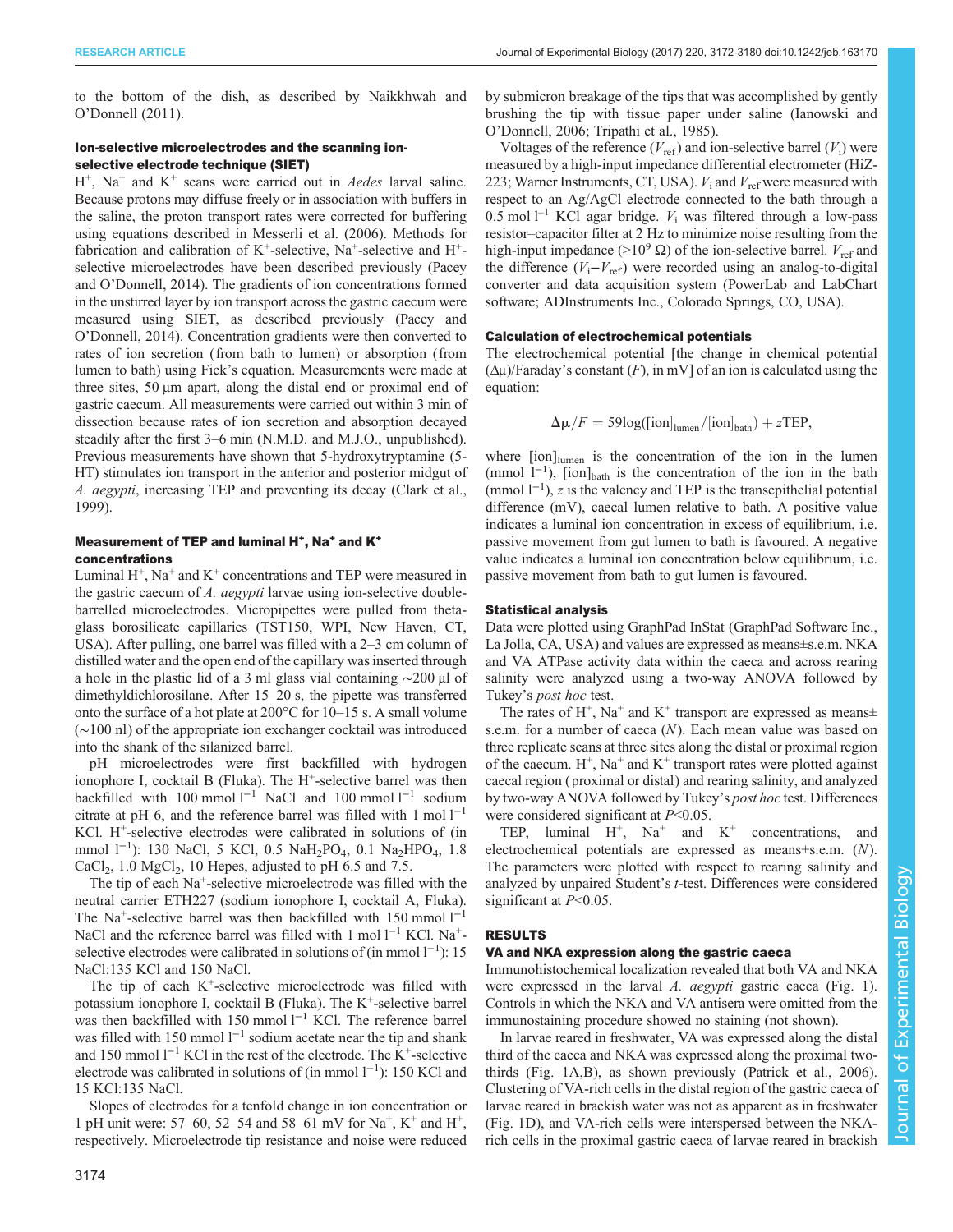<span id="page-3-0"></span>

Fig. 1. Immunolocalization of ATPases in the gastric caeca in whole mounts of fourth instar Aedes aegypti larvae. In larvae reared in freshwater (A,B), the distal third expressed V-type H<sup>+</sup>-ATPase (VA; red) and the proximal two-thirds expressed Na+/K+-ATPase (NKA; green). In larvae reared in brackish water (C,D), there were smaller cells expressing VA interspersed between the NKA-expressing cells. All images are overlays of both Alexa-Fluor-488 (green) and Cy3 (red) signals.

water (Fig. 1C,D). The basolateral surface area of the VA-rich cells was  $\sim$ 249  $\mu$ m<sup>2</sup>, approximately ninefold lower than the corresponding surface area of  $\sim$ 3102 μm<sup>2</sup> of the NKA-rich cells of larvae reared in brackish water (Fig. 1C; Table 1).

## NKA and VA activity profiles

ATPase activity (µmol ADP mg<sup>-1</sup> protein  $h^{-1}$ ) of NKA was similar to that of VA in the gastric caeca of larvae reared in freshwater (Fig. 2). ATPase activity of NKA was also similar to that of VA in the gastric caeca of larvae reared in brackish water (Fig. 2). However, both NKA and VA ATPase activities were significantly lower in gastric caeca of larvae reared in brackish water relative to the corresponding ATPase activities in larvae reared in freshwater (Fig. 2).

### Fluxes of  $H^+$ , Na<sup>+</sup> and  $K^+$  along the gastric caecum

Fluxes of  $H^+$  [\(Fig. 3A](#page-4-0),B), Na<sup>+</sup> [\(Fig. 3C](#page-4-0)) and  $K^+$  [\(Fig. 3D](#page-4-0)) across the basolateral membrane were measured along the haemolymph-

Table 1. Basolateral surface area measurements for V-type H+-ATPase (VA)-rich and Na+/K+-ATPase (NKA)-rich cells of the gastric caeca of fourth instar Aedes aegypti larvae

|            | Freshwater                                 |    | <b>Brackish water</b>                      |    |
|------------|--------------------------------------------|----|--------------------------------------------|----|
|            | Mean $\pm$ s.e.m. ( $\mu$ m <sup>2</sup> ) | N  | Mean $\pm$ s.e.m. ( $\mu$ m <sup>2</sup> ) | Ν  |
| <b>VA</b>  | 2178±273                                   | 15 | $249+25$                                   | 15 |
| <b>NKA</b> | 3103±220                                   | 15 | 3102±326                                   | 15 |

Measurements are from images obtained after immunolocalization of whole mounts, using ImageJ. N is the total number of cells measured for each treatment.



Fig. 2. NKA and VA ATPase activity for caeca of fourth instar A. aegypti larvae reared in freshwater or brackish water. Data are expressed as means±s.e.m. (N=8). \*Significant differences for either NKA or VA in freshwater versus brackish water. Significance (P<0.05) was determined by two-way ANOVA followed by Tukey's post hoc test.

facing surface of the gastric caecum of larval A. aegypti. SIET measurements revealed that  $H^+$  was absorbed (into the bath) at the distal gastric caecum and secreted (from bath to cell) at the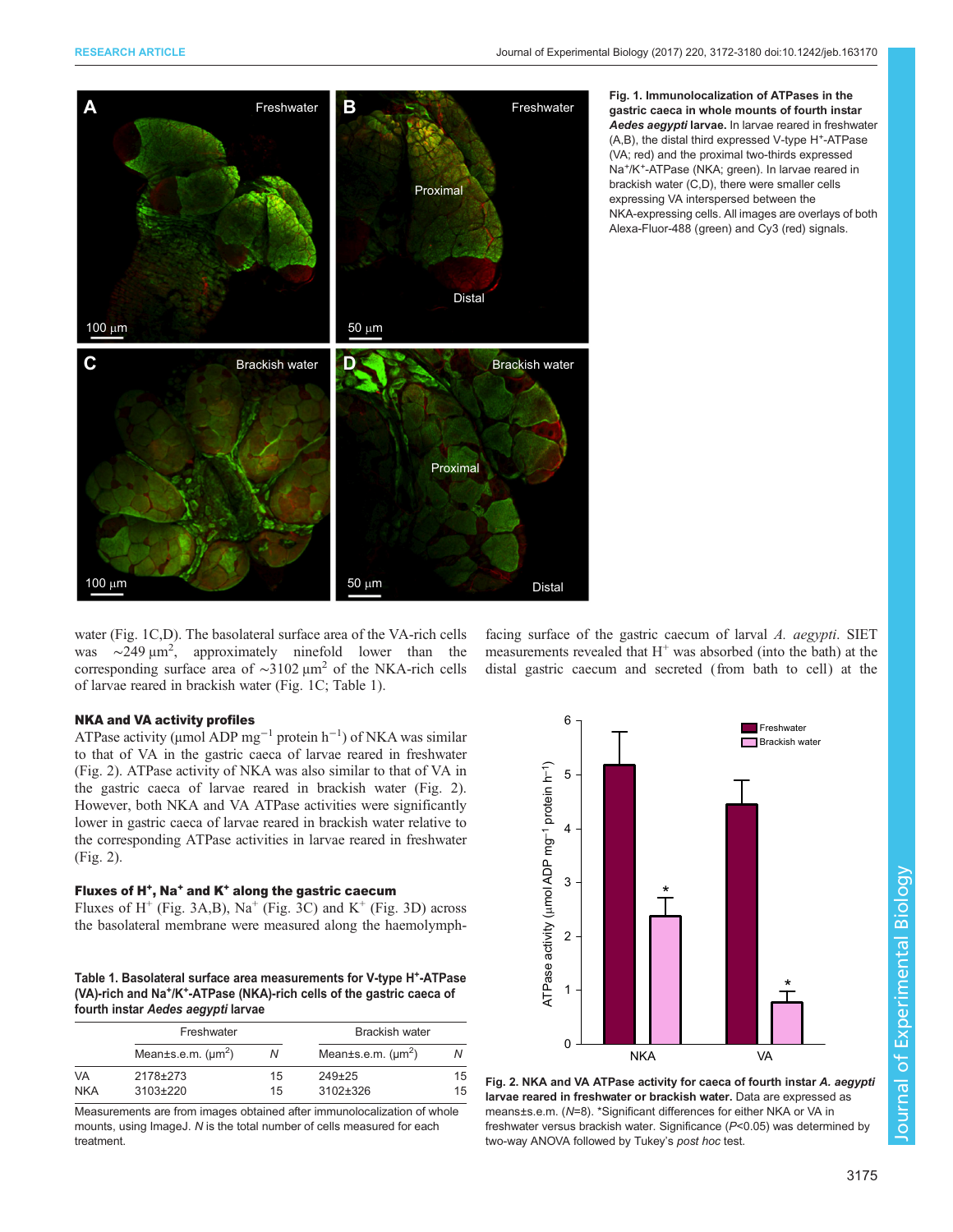<span id="page-4-0"></span>

**B** Fig. 3. Scanning ion-selective microelectrode technique (SIET) measurements of fourth instar A. aegypti larvae reared in freshwater or brackish water. (A) Representative example of in vivo H<sup>+</sup> transport along the surface of the gastric caecum of larvae reared in freshwater. (B) H<sup>+</sup>, (C) Na+ and (D) K+ transport rates along the distal and proximal gastric caecum (GC). Positive values denote absorption of the ion (i.e. from lumen to bath); negative values denote ion secretion from the bath towards the lumen. Data are expressed as means± s.e.m. (N=12–20). \*Significant difference between the rates of transport across the distal versus proximal regions for larvae reared in the same rearing medium (freshwater or brackish water). ‡Significant differences between ion transport rates for caeca of freshwater versus brackish water larvae within a region (distal or proximal). Significance (P<0.05) was determined by two-way ANOVA followed by Tukey's post hoc test.

proximal region (Fig. 3A,B). Na<sup>+</sup> and  $K^+$  were secreted at both the distal and proximal regions of the gastric caecum (Fig. 3C,D).

At the distal gastric caecum, the rate of absorption of  $H^+$  in larvae reared in freshwater was significantly higher than in larvae reared in brackish water (Fig. 3B). At the proximal gastric caecum,  $H^+$ secretion rates were similar in larvae reared in freshwater compared to larvae reared in brackish water (Fig. 3B).

 $Na<sup>+</sup>$  secretion rates at the distal gastric caecum were higher in larvae reared in freshwater in comparison to larvae reared in brackish water (Fig. 3C). At the proximal gastric caecum, the rate of secretion of  $Na<sup>+</sup>$  in larvae reared in freshwater was similar to larvae reared in brackish water (Fig. 3C). In larvae reared in freshwater, the rate of secretion of  $Na<sup>+</sup>$  at the distal end was significantly higher than the rate of secretion along the proximal region (Fig. 3C), whereas, in larvae reared in brackish water, Na<sup>+</sup> secretion rates were similar at both the distal and proximal regions (Fig. 3C).

The  $K^+$  secretion rate at both the distal and proximal gastric caecum was significantly higher in larvae reared in freshwater than the corresponding rates for larvae reared in brackish water (Fig. 3D). In larvae reared in freshwater, the rate of  $K^+$  secretion at the distal gastric caecum was significantly higher than the  $K^+$ secretion rate at the proximal gastric caecum (Fig. 3D). In larvae reared in brackish water, the  $K^+$  secretion rate at the distal gastric caecum was similar to  $K^+$  secretion at the proximal gastric caecum (Fig. 3D).

#### TEP and transepithelial electrochemical potentials for H<sup>+</sup>, Na<sup>+</sup> and K<sup>+</sup>

The lumen of the gastric caecum was at a positive potential with respect to the bathing saline [\(Fig. 4](#page-5-0)A). The TEP of the gastric caecum of freshwater-reared larvae was not significantly different than that of larvae reared in brackish water. The TEP of the caecum was +29 mV, in contrast to the negative TEP of the lumen of the adjacent anterior midgut measured within 10 min of impalement  $(-11.6\pm5.3 \text{ mV}, N=10)$ . Previous studies in which the anterior midgut was perfused with symmetrical saline also showed a negative lumen TEP, of −66 mV, which decayed to −10 mV within 10–15 min ([Clark et al., 1999\)](#page-7-0).

Luminal pH of the gastric caecum of freshwater-reared larvae was not significantly different from that of larvae reared in brackish water ([Fig. 4](#page-5-0)B). Luminal pH was  $7.6\pm0.09$ , in agreement with previously reported luminal pH values (7.5–8) obtained by semiquantitative colorimetric methods [\(Dadd, 1975](#page-7-0); [Zhuang et al.,](#page-8-0) [1999\)](#page-8-0). The luminal concentration of  $Na<sup>+</sup>$  of the gastric caecum of larvae reared in freshwater ([Fig. 4](#page-5-0)D) was lower than the concentration in the bathing saline  $(65 \text{ mmol } 1^{-1})$  and significantly lower than the luminal  $Na<sup>+</sup>$  concentration of larvae reared in brackish water ([Fig. 4D](#page-5-0)). Luminal  $K^+$  concentration for both treatments ([Fig. 4F](#page-5-0)) was higher than that of the bathing saline (3 mmol l−<sup>1</sup> ). The luminal K<sup>+</sup> of the gastric caecum of larvae reared in freshwater [\(Fig. 4F](#page-5-0)) was significantly higher than larvae reared in brackish water ([Fig. 4\)](#page-5-0). The ratio of luminal  $Na^+K^+$  concentrations was reversed for the caecum of larvae reared in brackish water when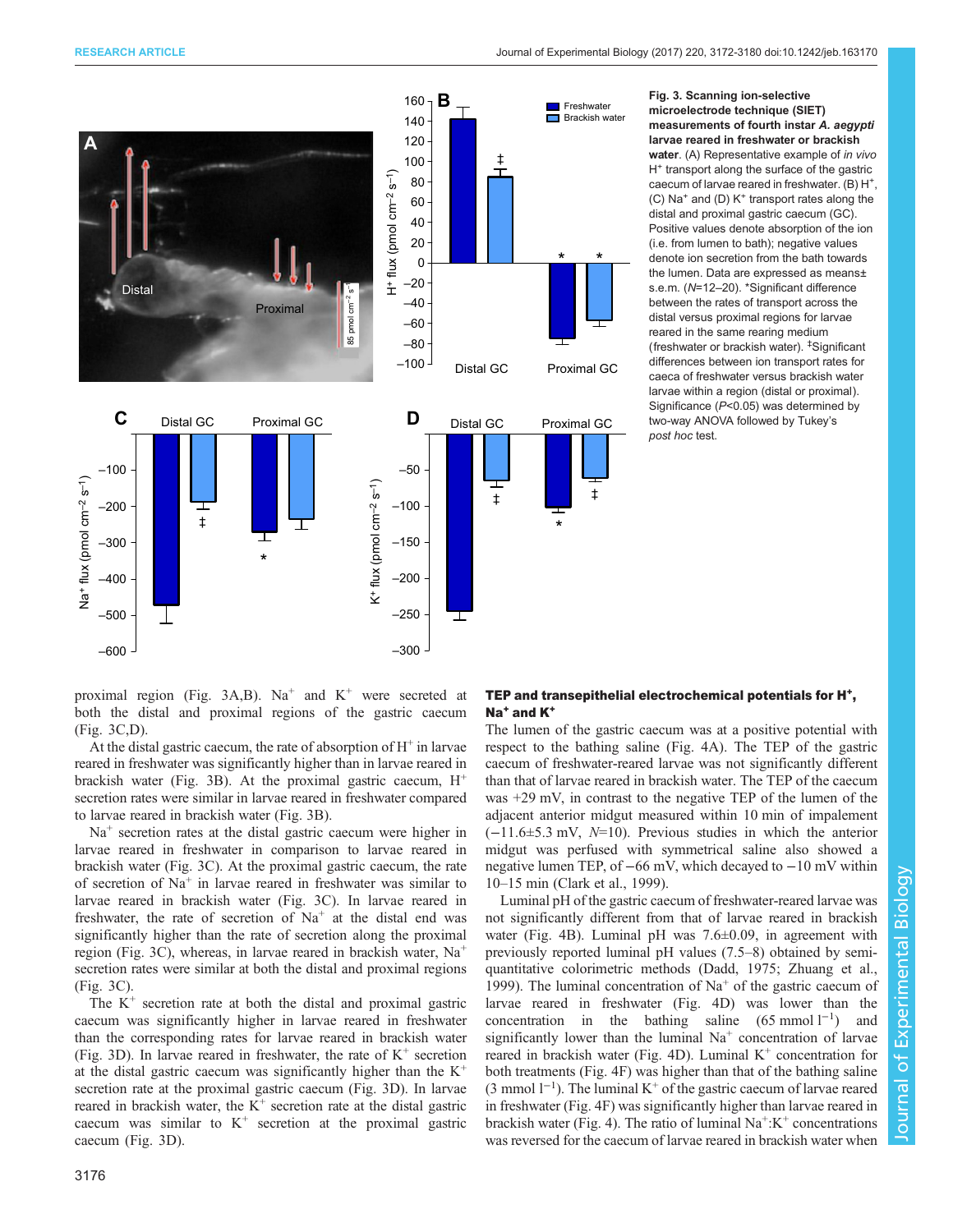<span id="page-5-0"></span>

Fig. 4. TEP and transepithelial electrochemical potential for H<sup>+</sup>, Na<sup>+</sup> and K<sup>+</sup> of fourth instar A. aegypti larvae reared in freshwater or brackish water. (A) Transepithelial potential difference (TEP) measurements. Luminal pH (B), and luminal (D) Na<sup>+</sup> and (F) K<sup>+</sup> concentrations, and the electrochemical potentials  $[\Delta \mu / F;$  the change in chemical potential  $(\Delta \mu)$ /Faraday's constant (F)] for (C) pH, (E)  $Na^+$  and (G)  $K^+$  of the gastric caecum of fourth instar A. aegypti larvae reared in freshwater or brackish water. Data are expressed as means±s.e.m. (N=8). \*Significant difference between freshwater or brackish water treatments. Significance of differences between freshwater and brackish water means of each parameter  $(P<0.05)$  were determined by Student's t-tests.

compared with freshwater ratios (Fig. 4D,F); however, the sum of luminal  $Na<sup>+</sup>$  and  $K<sup>+</sup>$  was consistent for both rearing mediums.

The electrochemical potentials  $(\Delta \mu / F)$  for H<sup>+</sup>, Na<sup>+</sup> and K<sup>+</sup> were calculated using the luminal ion concentrations of  $H^+$ , Na<sup>+</sup> and K<sup>+</sup>, and the TEP. A positive value of the electrochemical potential for the ion indicates active transport from the bathing saline into the lumen.  $H^+$  and  $K^+$  were actively transported into the lumen in both rearing conditions (Fig. 4C,G).  $Na<sup>+</sup>$  was actively transported into the gastric caecal lumen of larvae reared in brackish water (Fig. 4E) and was near electrochemical equilibrium in the gastric caecum of larvae reared in freshwater (Fig. 4E).

### **DISCUSSION**

This study of the larval gastric caecum reports the first SIET measurements of  $H^+$ , Na<sup>+</sup> and K<sup>+</sup> fluxes across the basolateral membrane of the gastric caecum, as well as corresponding transepithelial electrochemical potentials and ion-motive ATPase activities. It is important to note that we have assumed that flux across the basolateral membrane measured by SIET is equal to transepithelial flux across the caecum in the steady state. Basolateral fluxes into, or out of, the cells of the caecum might be altered after transfer into saline, particularly because the TEP is declining. A

parallel study (N.M.D. and M.J.O., unpublished) demonstrates that the ion transport rates and TEP at the gastric caecum are restored and maintained for >20 min by stimulation with the biogenic amine 5- HT (serotonin; 1 μmol  $1^{-1}$ ). The directions of transport across the caeca are the same in the presence or absence of 5-HT (N.M.D. and M.J.O., unpublished), supporting our assumption that the fluxes we have measured are indicative of transepithelial ion transport. We have shown that the measured fluxes of  $H^+$ ,  $K^+$  and  $Na^+$  differ in the proximal and distal regions of the caecum, consistent with the pronounced regionalization of ion transporters revealed in previous immunohistochemical studies ([Patrick et al., 2006;](#page-8-0) Kang'[ethe et al.,](#page-8-0) [2007; Pullikuth et al., 2006](#page-8-0); [Filippov et al., 2003](#page-7-0)). Moreover, we have shown that the regionalization of VA and NKA is dependent upon rearing salinity. Our measurements of the electrochemical gradients and transepithelial potentials for  $H^+$ , Na<sup>+</sup> and K<sup>+</sup> in larvae reared in freshwater and brackish water also implicate the caecum in ionoregulation.

#### Freshwater

Our study confirms the regionalization of VA and NKA along the basal membrane of the gastric caeca of larvae reared in freshwater [\(Fig. 1](#page-3-0)A,B), consistent with the findings of [Patrick et al. \(2006\)](#page-8-0). In addition, our measurements of ATPase activity show that VA and NKA are functional ATPases in the caeca, and that ATPase activity is higher in the caeca of larvae reared in freshwater relative to those reared in brackish water ([Fig. 2](#page-3-0)). [Fig. 5](#page-6-0) summarizes the immunohistochemical evidence for ion transporters on the apical and basal membranes of the distal and proximal gastric caecum [\(Filippov et al., 2003;](#page-7-0) Kang'[ethe et al., 2007; Patrick et al., 2006](#page-8-0); [Pullikuth et al., 2006\)](#page-8-0). This schematic provides a framework for our discussion in the sections below of  $H^+$ , Na<sup>+</sup> and K<sup>+</sup> transport rates across the distal and proximal regions of the caecum.

 $H<sup>+</sup>$  transport rates measured by SIET were consistent with the expected directions of  $H^+$  transport based on previous VA expression patterns along the gastric caeca in larvae reared in freshwater ([Patrick et al., 2006\).](#page-8-0) Although VA was expressed on both apical and basal membranes of the distal gastric caecum [\(Patrick et al., 2006](#page-8-0)), we measured  $H^+$  absorption (from lumen to bath) in this region ([Fig. 3B](#page-4-0)). We hypothesize that the  $Na^+/H^+$ exchangers AeNHE3 and AeNHE8, expressed in the distal gastric caeca, contribute to this  $H^+$  absorption ([Fig. 5\)](#page-6-0) (Kang'[ethe et al.,](#page-8-0) [2007; Pullikuth et al., 2006](#page-8-0)). AeNHE3 is present on the basal membrane and aids in cellular alkalinization, thus transporting  $H^+$ from the cytoplasm to the bathing saline [\(Pullikuth et al., 2006\)](#page-8-0). AeNHE3 and basal VA [\(Patrick et al., 2006; Pullikuth et al., 2006\)](#page-8-0) thus function together in  $H^+$  absorption across the basal surface of the distal gastric caeca [\(Fig. 5\)](#page-6-0). Across the apical membrane, AeNHE8 transports  $H^+$  from the lumen into the cytoplasm, in exchange for Na<sup>+</sup> or K<sup>+</sup> [\(Fig. 5\)](#page-6-0) (Kang'[ethe et al., 2007](#page-8-0)). The effects of apical VA on transepithelial  $H^+$  transport may therefore be minimal owing to the cycling of  $H<sup>+</sup>$  across the apical membrane and into the lumen by VA, and into the cell by AeNHE8 ([Fig. 5\)](#page-6-0) (Kang'[ethe et al., 2007; Patrick et al., 2006](#page-8-0)).

In contrast to absorption of  $H<sup>+</sup>$  at the distal gastric caecum, we measured transepithelial  $H^+$  secretion in the proximal region [\(Fig. 3B](#page-4-0)), consistent with the expression of VA only on the apical membrane ([Fig. 5](#page-6-0)) ([Patrick et al., 2006\)](#page-8-0). Although some cycling of  $H<sup>+</sup>$  would occur at the apical membrane due to an apically expressed AeNHE8 (Kang'[ethe et al., 2007\)](#page-8-0) and VA [\(Patrick et al., 2006](#page-8-0)), two factors may contribute to transepithelial secretion of  $H^+$  into the lumen in the proximal gastric caecum ([Fig. 5](#page-6-0)). First, there is no evidence for a basal VA or NHE3 in this region that would drive  $H^+$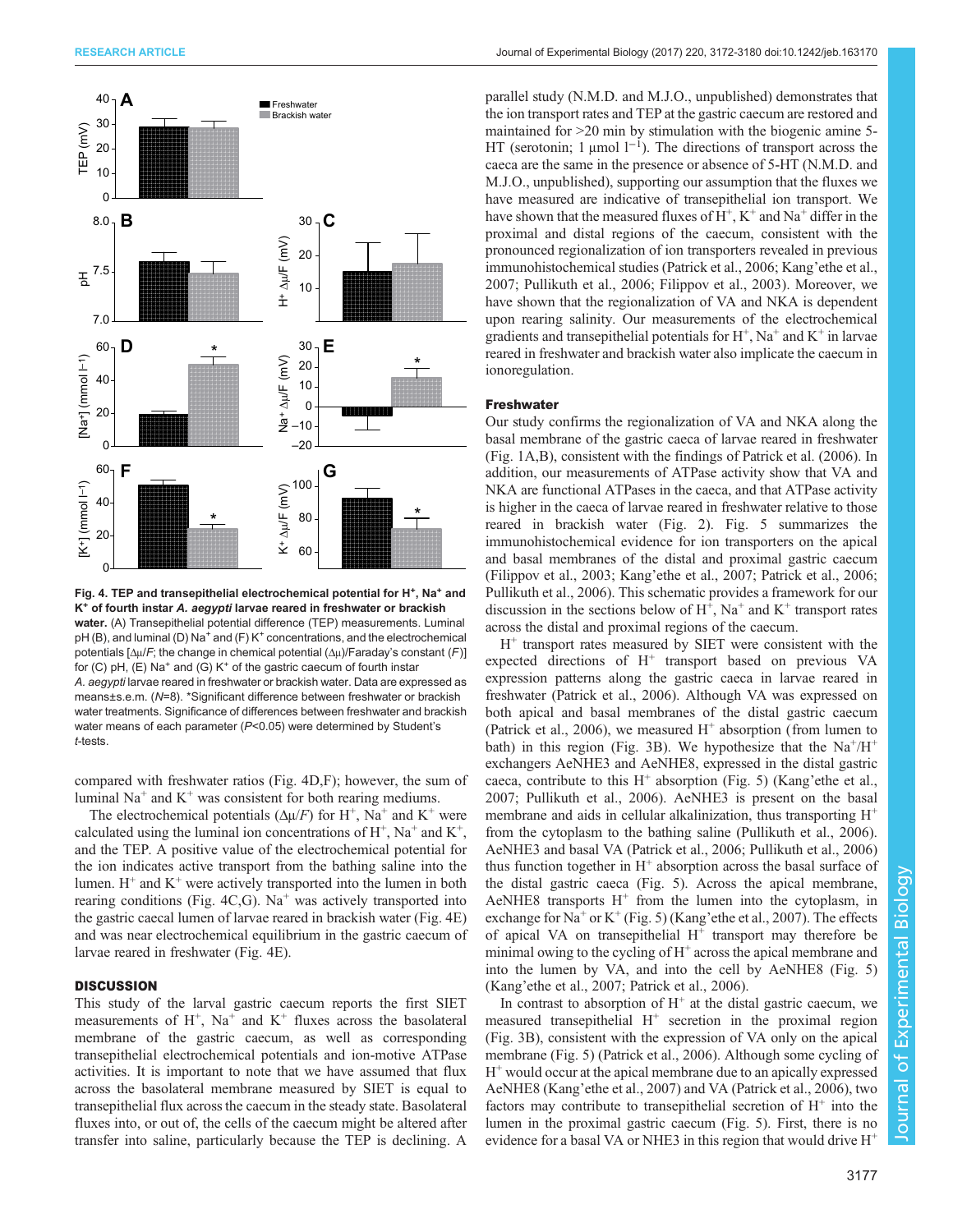<span id="page-6-0"></span>

Fig. 5. Schematic diagram illustrating the role of membrane transport proteins in H<sup>+</sup>, Na<sup>+</sup> and K<sup>+</sup> transport at the distal and proximal gastric caecum. VA, V-type H<sup>+</sup>-ATPase; NKA, Na<sup>+</sup>/K<sup>+</sup>-ATPase; NHE3, A. aegypti Na<sup>+</sup>/H<sup>+</sup> exchanger (AeNHE3); NHE8, A. aegypti Na<sup>+</sup>/H<sup>+</sup> exchanger (AeNHE8); C<sup>+</sup>, cation (Na<sup>+</sup> or K+); CCC, cation chloride cotransporter; CA, carbonic anhydrase.

from cell to bath. Second, overall secretion of  $H^+$  at the proximal gastric caecum may be enhanced through production of high levels of cellular  $H^+$  by the actions of cytoplasmic carbonic anhydrase in this region ([Seron et al., 2004\)](#page-8-0).

Although  $H^+$  is absorbed across the distal caecum and secreted into the lumen in the proximal region, the positive electrochemical potential for  $H^+$  between the lumen of the caecum and the bath [\(Fig. 4](#page-5-0)C) indicates that, for the caecum as a whole, secretion of  $H^+$ dominates. The electrochemical potential  $(\Delta \mu / F)$  of +15 mV indicates that  $H^+$  secretion is an active process, and that  $H^+$  moves down its concentration gradient from the bathing saline ( pH 7.0) into the lumen ( $pH$  7.6 $\pm$ 0.09), but against an opposing lumenpositive TEP of +29 mV [\(Fig. 4\)](#page-5-0).

Our measurements show that the pH of the lumen of the gastric caecum is dramatically lower ( pH 7.6) than that of the adjacent highly alkaline (pH 10.5–11) anterior midgut ([Dadd, 1975;](#page-7-0) [Zhuang](#page-8-0) [et al., 1999\)](#page-8-0). The latter pH values were based on semi-quantitative colorimetric tests, which are complicated by the natural yellow-tobrown colouration of caecal contents. We therefore used doublebarrelled ion-selective electrodes to obtain quantitative measurements of luminal pH, as well as  $Na^+$  and  $K^+$  concentrations.

We propose that three transporters, AeNHE3, AeNHE8 and cation chloride cotransporter (CCC), account for transepithelial secretion of  $Na<sup>+</sup>$  and  $K<sup>+</sup>$  at the distal gastric caecum [\(Figs 3C](#page-4-0),D and 5). At the distal caecum, basally expressed AeNHE3 and CCC transport  $Na^+$  and/or  $K^+$  from the haemolymph-side into the cytoplasm (Fig. 5) ([Filippov et al., 2003](#page-7-0); [Pullikuth et al., 2006\)](#page-8-0), and apically expressed AeNHE8 transports  $Na<sup>+</sup>$  or  $K<sup>+</sup>$  from the cytoplasm into the lumen (Fig. 5) (Kang'[ethe et al., 2007\)](#page-8-0).

At the proximal gastric caecum,  $Na<sup>+</sup>$  and  $K<sup>+</sup>$  secretion ([Fig. 3](#page-4-0)C,D) is consistent with the actions of apically expressed AeNHE8 (Kang'[ethe et al., 2007](#page-8-0)), and basally expressed CCC ([Filippov et al.,](#page-7-0) [2003](#page-7-0)) and NKA ([Patrick et al., 2006](#page-8-0)). We propose that NKA activity establishes a sodium gradient across the basal membrane and that this gradient energizes secondary active transport of  $Na<sup>+</sup>$ ,  $K<sup>+</sup>$  and Cl<sup>−</sup> into the cell through CCC. The electrochemical potential for  $Na<sup>+</sup>$  ([Fig. 3](#page-4-0)E) indicates that it is near equilibrium across the caecal epithelium in freshwater larvae.  $K^+$  is actively secreted into the lumen, as indicated by a lumen-positive TEP and positive electrochemical potential for  $K^+$  ([Fig. 3A](#page-4-0),G).

In summary,  $H^+$  and  $K^+$  are actively secreted into the lumen of the gastric caecum, with spatial differences in ion transport rates across the distal and proximal regions. Together, these observations provide functional correlates of the regionalization of ion transporters previously identified by immunohistochemical techniques in larvae reared in freshwater ([Filippov et al., 2003](#page-7-0); Kang'[ethe et al., 2007; Patrick et al., 2006](#page-8-0); [Pullikuth et al., 2006\)](#page-8-0). Our results clearly show that the caecum is functionally distinct from the adjacent highly alkaline (pH 10.5–11) [\(Dadd, 1975](#page-7-0); [Onken and Moffett, 2009; Onken et al., 2008; Zhuang et al., 1999\)](#page-8-0) and lumen-negative [\(Clark et al., 1999](#page-7-0)) anterior midgut.

#### Brackish water

Comparisons of larvae reared in brackish versus freshwater show that changes in rearing salinity have multiple effects on the structure and function of the gastric caecum. Regionalization of VA and NKA in the caecum and rates of ion transport across the distal caecum are clearly different in larvae from brackish versus freshwater. In addition, NKA and VA activity,  $Na<sup>+</sup>$  and  $K<sup>+</sup>$  concentrations in the lumen of the caecum, and the electrochemical potential for Na<sup>+</sup> between lumen and bath vary with rearing salinity. Previous studies have shown that caecal cell morphology also changes when larvae are reared in different salinities [\(Volkmann and Peters, 1989b](#page-8-0)).

Decreased ATPase activities in brackish water larvae [\(Fig. 2](#page-3-0)) are correlated with a decreased mitochondrial density in higher rearing salinities [\(Volkmann and Peters, 1989b](#page-8-0)). Decreased ATPase activities may also account for decreased rates of  $H^+$ , Na<sup>+</sup> and K<sup>+</sup> transport at the distal gastric caecum [\(Fig. 3B](#page-4-0),C,D). We hypothesize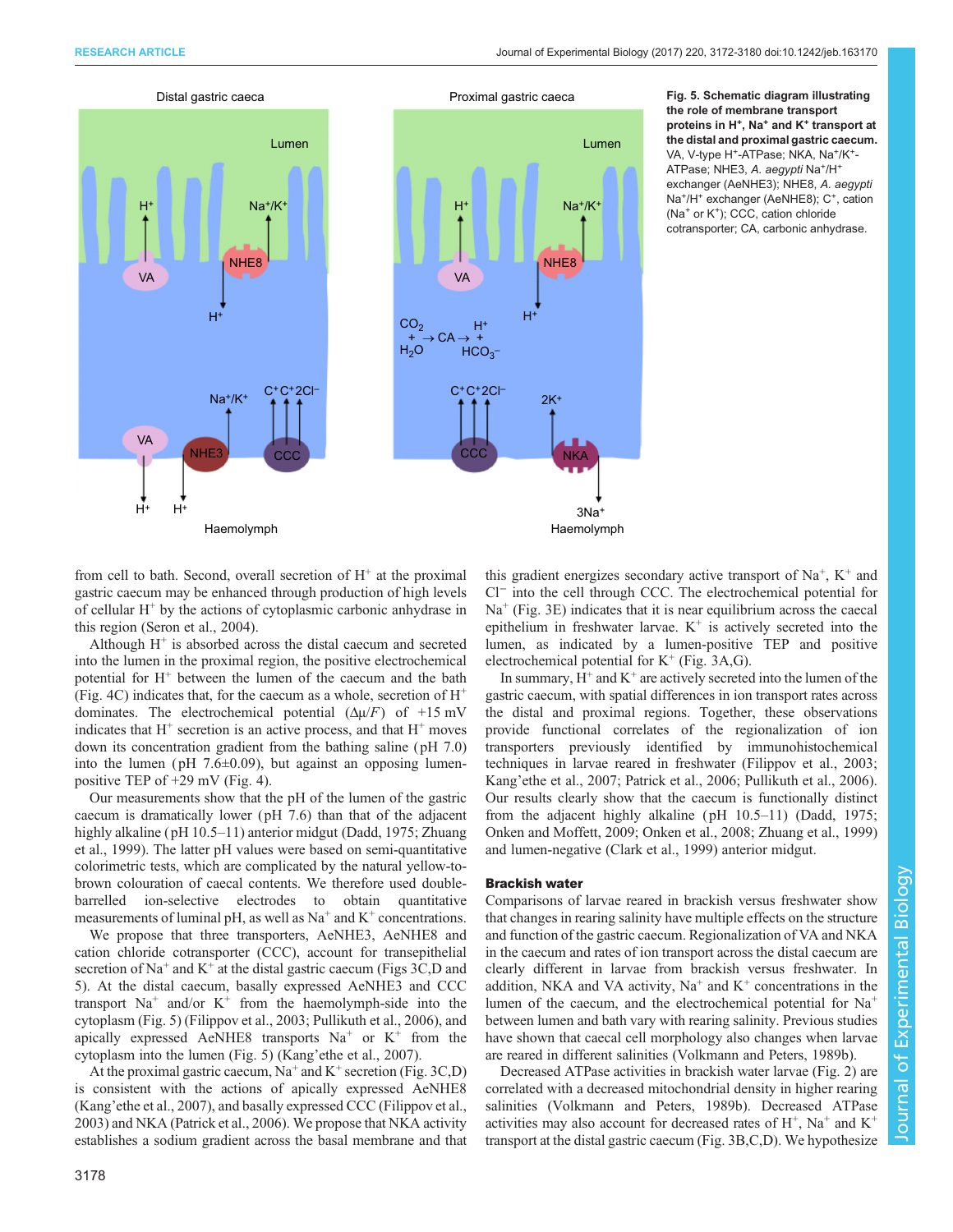<span id="page-7-0"></span>that, in brackish water, the distal gastric caecum may require lower ATPase activity and consequently fewer mitochondria [\(Volkmann](#page-8-0) [and Peters, 1989b\)](#page-8-0) because the larvae do not face an osmotic challenge (Clark et al., 2004). In contrast, in larvae reared in freshwater, a higher mitochondrial density and higher ATPase activity may be necessary for the larvae to hyper-regulate (Bradley, 1994; [Wigglesworth, 1938](#page-8-0)). When freshwater larvae ingest large amounts of dilute media, the osmotic gradient will favour movement of water from the midgut into the haemolymph, thus reducing the volume of luminal fluid. Higher secretion of  $Na<sup>+</sup>$  and  $K^+$  into the lumen ([Fig. 3](#page-4-0)C,D) may be correlated with fluid secretion from haemolymph to lumen. Maintaining adequate fluid secretion into the gut lumen is important to support digestion and luminal fluid circulation. An increased number of mitochondria in the caecum of larvae reared in freshwater would help fuel the ionmotive ATPases, which would in turn maintain fluid secretion into the caecal lumen despite intake of dilute medium.

We propose that the ion transporting cells and digestive cells observed in previous studies [\(Volkmann and Peters,](#page-8-0) [1989a](#page-8-0),[b](#page-8-0)) correspond to VA-rich and NKA-rich cells, respectively [\(Fig. 1C](#page-3-0),D). The area occupied by VA-rich cells in the distal caecum is reduced in larvae reared in brackish water, and small VA-rich cells were dispersed throughout the proximal gastric caecum of larvae reared in brackish but not freshwater ([Fig. 1C](#page-3-0); [Table 1](#page-3-0)). An apparent decrease in the size of the cap of VA-rich cells in the distal caecum of brackish water larvae [\(Fig. 1\)](#page-3-0) is consistent with a previous ultrastructural study that showed that there was a decrease in size of ion transporting cells in the distal caecum of mosquito larvae reared in higher salinities ([Volkmann and Peters, 1989b](#page-8-0)). The VA-rich cells of the distal gastric caecum ([Fig. 1\)](#page-3-0) may therefore be involved in hyper-regulation in larvae reared in freshwater, and hence reduced in size in brackish water.

At the proximal caecum of A. aegypti larvae, the distribution of cell types is morphologically similar to the caecum of Anopheles stephensi, where the digestive cells are interspersed with ion transporting cells ([Volkmann and Peters, 1989a\)](#page-8-0). Anopheles stephensi breeds predominantly in freshwater, but it has also been reported to readily breed in water of high salinity (100% seawater) [\(Manouchehri et al., 1976](#page-8-0)). At the proximal gastric caecum, the size and location of the NKA-rich cells ([Fig. 1](#page-3-0)C,D; [Table 1\)](#page-3-0) suggests that they correspond to the digestive cells described by [Volkmann](#page-8-0) [and Peters \(1989a](#page-8-0),[b](#page-8-0)). The smaller ion transporting cells (VA-rich cells) may play a role in driving ion-dependent nutrient transport by the adjacent digestive cells (NKA-rich cells). Similar rates of  $H<sup>+</sup>$  and Na<sup>+</sup> secretion across the proximal caecum of larvae reared in both fresh and brackish water [\(Fig. 3](#page-4-0)B,C) suggest that ion transport in this region may be essential for nutrient transport rather than ionoregulation.

In brackish water, the larvae ingest NaCl along with the food, and there is an increased  $Na<sup>+</sup>$  concentration in the lumen of the caecum ([Fig. 4](#page-5-0)D) in comparison to larvae reared in freshwater. In contrast, luminal  $K^+$  concentration is significantly lower in the caecum of larvae reared in brackish water compared with freshwater [\(Fig. 4](#page-5-0)F). The decrease in luminal  $K<sup>+</sup>$  concentration is consistent with decreased secretion of  $K^+$  along both the distal and proximal gastric caecum of larvae reared in brackish water. It is worth noting that the sum of Na<sup>+</sup> and K<sup>+</sup> concentrations is similar (~70 mmol l<sup>-1</sup>) in the lumen of larvae reared in either fresh or brackish water, and this value is also similar to the sum of the concentrations of these ions in the bathing saline. The shift to higher levels of  $Na<sup>+</sup>$  in the lumen of the gastric caecum may be energetically

favourable given the ready availability of  $Na<sup>+</sup>$  in the food and ingested water for brackish water larvae.

#### Conclusion

Our results reveal that the caecum is functionally distinct from the adjacent anterior midgut. In addition, the VA-rich and NKA-rich cells along the gastric caecum may play an important role in osmoregulation and uptake of nutrients in the two rearing conditions, as is indicated by the change in regionalization of the two types of cells in freshwater and brackish water.

#### Acknowledgements

We would like to thank Dr Andrew Donini and Dr Jean-Paul Paluzzi from York University, ON, Canada for providing Aedes aegypti (Linnaeus) eggs. We would also like to thank Dr Andrew Donini and Dr Scott Kelly (York University) for allowing use of lab equipment to carry out ATPase activity assays.

#### Competing interests

The authors declare no competing or financial interests.

#### Author contributions

Conceptualization: N.M.D., M.J.O.; Methodology: N.M.D., M.L.P., M.J.O.; Formal analysis: N.M.D., M.L.P., M.J.O.; Investigation: N.M.D., M.L.P., M.J.O.; Writing original draft: N.M.D., M.J.O.; Writing - review & editing: N.M.D., M.L.P., M.J.O.; Supervision: M.J.O.; Funding acquisition: M.J.O.

#### Funding

This work was supported by Natural Sciences and Engineering Research Council of Canada (NSERC) Canada Discovery Grant issued to M.J.O. (RGPIN-2015-05359; RGPAS 478122-2015). N.M.D. is supported by the Schlumberger Foundation (Schlumberger Faculty for the Future Fellowship).

#### References

- Boudko, D. Y., Moroz, L. L., Linser, P. J., Trimarchi, J. R., Smith, P. J. and Harvey, W. R. (2001). In situ analysis of pH gradients in mosquito larvae using non-invasive, self-referencing, pH-sensitive microelectrodes. J. Exp. Biol. 204, 691-699.
- Bradley, T. J. (1994). The role of physiological capacity, morphology, and phylogeny in determining habitat use in mosquitoes. In Ecological Morphology: Integrative Organismal Biology (ed. P. C. Wainwright and S. M. Reilly), pp. 303-318. Chicago: University of Chicago Press.
- Clark, T. M. and Bradley, T. J. [\(1997\). Malpighian tubules of larval](http://dx.doi.org/10.1002/(SICI)1520-6327(1997)34:2%3C123::AID-ARCH1%3E3.0.CO;2-Y) Aedes aegypti [are hormonally stimulated by 5-hydroxytryptamine in response to increased](http://dx.doi.org/10.1002/(SICI)1520-6327(1997)34:2%3C123::AID-ARCH1%3E3.0.CO;2-Y) salinity. [Arch. Insect Biochem. Physiol.](http://dx.doi.org/10.1002/(SICI)1520-6327(1997)34:2%3C123::AID-ARCH1%3E3.0.CO;2-Y) 34, 123-141.
- Clark, T. M., Koch, A. and Moffett, D. F. (1999). The anterior and posterior 'stomach' regions of larval Aedes aegypti midgut: regional specialization of ion transport and stimulation by 5-hydroxytryptamine. J. Exp. Biol. 202, 247-252.
- Clark, T. M., Koch, A. and Moffett, D. F. (2000). The electrical properties of the anterior stomach of the larval mosquito (Aedes aegypti). J. Exp. Biol. 203, 1093-1101.
- [Clark, T. M., Flis, B. J. and Remold, S. K.](http://dx.doi.org/10.1242/jeb.01018) (2004). Differences in the effects of [salinity on larval growth and developmental programs of a freshwater and a](http://dx.doi.org/10.1242/jeb.01018) [euryhaline mosquito species \(Insecta: Diptera, Culicidae\).](http://dx.doi.org/10.1242/jeb.01018) J. Exp. Biol. 207, [2289-2295.](http://dx.doi.org/10.1242/jeb.01018)
- Corena, M., Seron, T. J., Lehman, H. K., Ochrietor, J. D., Kohn, A., Tu, C. and Linser, P. J. (2002). Carbonic anhydrase in the midgut of larval Aedes aegypti: cloning, localization and inhibition. J. Exp. Biol. 205, 591-602.
- Dadd, R. H. [\(1975\). Alkalinity within the midgut of mosquito larvae with alkaline](http://dx.doi.org/10.1016/0022-1910(75)90252-8)[active digestive enzymes.](http://dx.doi.org/10.1016/0022-1910(75)90252-8) J. Insect Physiol. 21, 1847-1853.
- Donini, A. and O'Donnell, M. J. [\(2005\).](http://dx.doi.org/10.1242/jeb.01422) [Analysis](http://dx.doi.org/10.1242/jeb.01422) [of](http://dx.doi.org/10.1242/jeb.01422) [Na](http://dx.doi.org/10.1242/jeb.01422)<sup>+</sup>[,](http://dx.doi.org/10.1242/jeb.01422) [Cl](http://dx.doi.org/10.1242/jeb.01422)<sup>-</sup>, K<sup>[+](http://dx.doi.org/10.1242/jeb.01422)</sup>, H<sup>+</sup> and NH<sub>4</sub> [concentration gradients adjacent to the surface of anal papillae of the mosquito](http://dx.doi.org/10.1242/jeb.01422) Aedes aegypti[: application of self-referencing ion-selective microelectrodes.](http://dx.doi.org/10.1242/jeb.01422) [J. Exp. Biol.](http://dx.doi.org/10.1242/jeb.01422) 208, 603-610.
- [Donini, A., Gaidhu, M. P., Strasberg, D. R. and O](http://dx.doi.org/10.1242/jeb.02732)'Donnell, M. J. (2007). Changing [salinity induces alterations in hemolymph ion concentrations and Na](http://dx.doi.org/10.1242/jeb.02732)<sup>+</sup> [and Cl](http://dx.doi.org/10.1242/jeb.02732)<sup>−</sup> [transport kinetics of the anal papillae in the larval mosquito,](http://dx.doi.org/10.1242/jeb.02732) Aedes aegypti. J. Exp. Biol. 210[, 983-992.](http://dx.doi.org/10.1242/jeb.02732)
- D'[Silva,](http://dx.doi.org/10.1016/j.jinsphys.2017.01.019) [N.](http://dx.doi.org/10.1016/j.jinsphys.2017.01.019) [M.,](http://dx.doi.org/10.1016/j.jinsphys.2017.01.019) [Donini,](http://dx.doi.org/10.1016/j.jinsphys.2017.01.019) [A.](http://dx.doi.org/10.1016/j.jinsphys.2017.01.019) [and](http://dx.doi.org/10.1016/j.jinsphys.2017.01.019) [O](http://dx.doi.org/10.1016/j.jinsphys.2017.01.019)'Donnell, M. J. (2017). The roles of V[-](http://dx.doi.org/10.1016/j.jinsphys.2017.01.019)type H<sup>+</sup>-[ATPase](http://dx.doi.org/10.1016/j.jinsphys.2017.01.019) [and](http://dx.doi.org/10.1016/j.jinsphys.2017.01.019) [Na](http://dx.doi.org/10.1016/j.jinsphys.2017.01.019)<sup>+</sup>/K<sup>+</sup>-ATPase [in](http://dx.doi.org/10.1016/j.jinsphys.2017.01.019) [energizing](http://dx.doi.org/10.1016/j.jinsphys.2017.01.019)  $K^+$  and  $H^+$  $H^+$  [transport in larval](http://dx.doi.org/10.1016/j.jinsphys.2017.01.019) Drosophila gut epithelia. [J. Insect Physiol.](http://dx.doi.org/10.1016/j.jinsphys.2017.01.019) 98, 284-290.
- [Filippov, V., Aimanova, K. and Gill, S. S.](http://dx.doi.org/10.1046/j.1365-2583.2003.00415.x) (2003). Expression of an Aedes aegypti [cation-chloride cotransporter and its](http://dx.doi.org/10.1046/j.1365-2583.2003.00415.x) Drosophila homologues. Insect Mol. Biol. 12, [319-331.](http://dx.doi.org/10.1046/j.1365-2583.2003.00415.x)